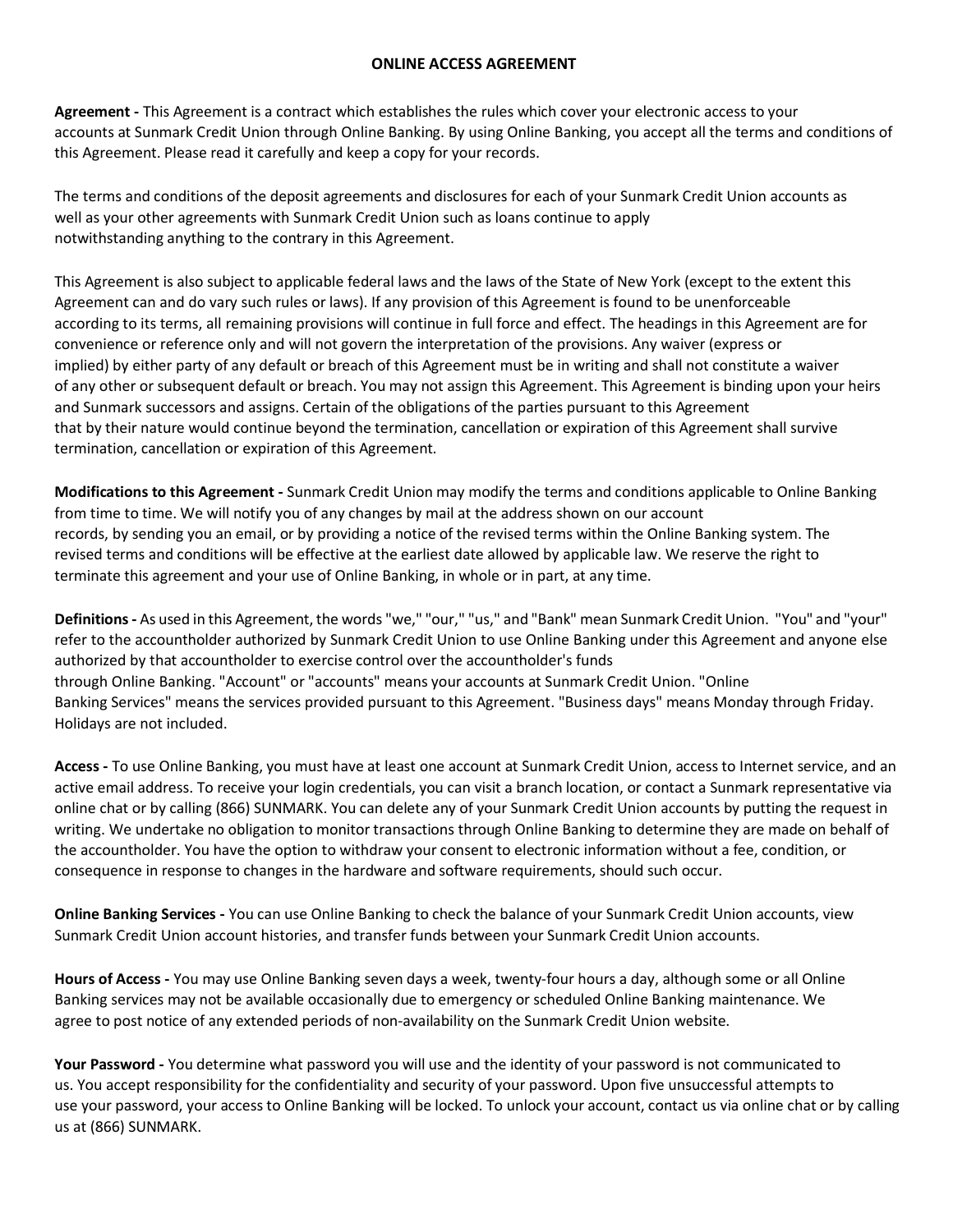To be valid, your password utilizes both upper and lower case alpha and numeric characters for purposes of security. Your password should not be associated with any commonly known personal identification, such as social security numbers, address, date of birth, names of children, and should be memorized rather than written down.

You may change your password at any time by selecting Update Password in the My Settings menu.

**Security -** You understand the importance of your role in preventing misuse of your accounts through Online Banking and you agree to promptly examine your paper or electronic statement for each of your Sunmark Credit Union accounts as soon as you receive it. You agree to protect the confidentiality of your account and account number, and your personal identification information, such as your driver's license number and social security number. You understand personal identification information by itself, or together with information related to your account, may allow unauthorized access to your account. Your password and login ID are intended to provide security against unauthorized entry and access to your accounts. Data transferred via Online Banking is encrypted in an effort to provide transmission security and Online Banking utilizes identification technology to verify that the sender and receiver of Online Banking transmissions can be appropriately identified by each other. Notwithstanding our efforts to insure the Online Banking system is secure, you acknowledge the Internet is inherently insecure and that all data transfers, including electronic mail, occur openly on the Internet and potentially can be monitored and read by others. We cannot and do not warrant all data transfers utilizing Online Banking, or email transmitted to and from us, will not be monitored or read by others. You agree to pay any additional reasonable charges for services you request which are not covered by this Agreement. You are also responsible for telephone and Internet service fees you incur in connection with your use of Online Banking.

**Posting of Transfers -** Transfers initiated through Online Banking are posted to your account real time.

**Overdrafts (Order of Payments, Transfers, and other Withdrawals) -** If your account has insufficient funds to perform all electronic fund transfers you have requested for a given business day, then:

- a) Electronic funds transfers involving currency disbursements, like ATM withdrawals, will have priority;
- b) Electronic fund transfers initiated through Online Banking which would result in an overdraft of your account may, at our discretion, be canceled;
- c) In the event the electronic fund transfers initiated through Online Banking would result in an overdraft of your account and are not canceled, an overdraft charge will be assessed according to the terms of the deposit agreement for that account.

**Periodic Statements -** You will not receive a separate Online Banking statement. Transfers to and from your accounts using Online Banking will appear on the respective periodic paper or electronic statements for your Sunmark Credit Union accounts.

**Change in Terms -** We may change any term of this Agreement at any time. If the change would result in increased fees for any Online Banking service, increased liability for you, fewer types of available electronic fund transfers, or stricter limitations on the frequency or dollar amount of transfers, we agree to give you notice at least 21 days before the effective date of any such change, unless an immediate change is necessary to maintain the security of an account or our electronic fund transfer system. We will post any required notice of the change in terms on the Sunmark Credit Union website, periodic statements, or forward it to you by email or by postal mail. If advance notice of the change is not required, and disclosure does not jeopardize the security of the account or our electronic fund transfer system, we will notify you of the change in terms within 30 days after the change becomes effective. Your continued use of any or all the subject Online Banking Services indicates your acceptance of the change in terms. We reserve the right to waive, reduce or reverse charges or fees in individual situations. You acknowledge and agree changes to fees applicable to specific accounts are governed by the applicable deposit agreements and disclosures.

**Disclaimer of Warranty and Limitation of Liability -** We make no warranty of any kind, express or implied, including any implied warranty of merchantability or fitness for a particular purpose, in connection with the Online Banking Services provided to you under this Agreement. We do not and cannot warrant Online Banking will operate without errors, or